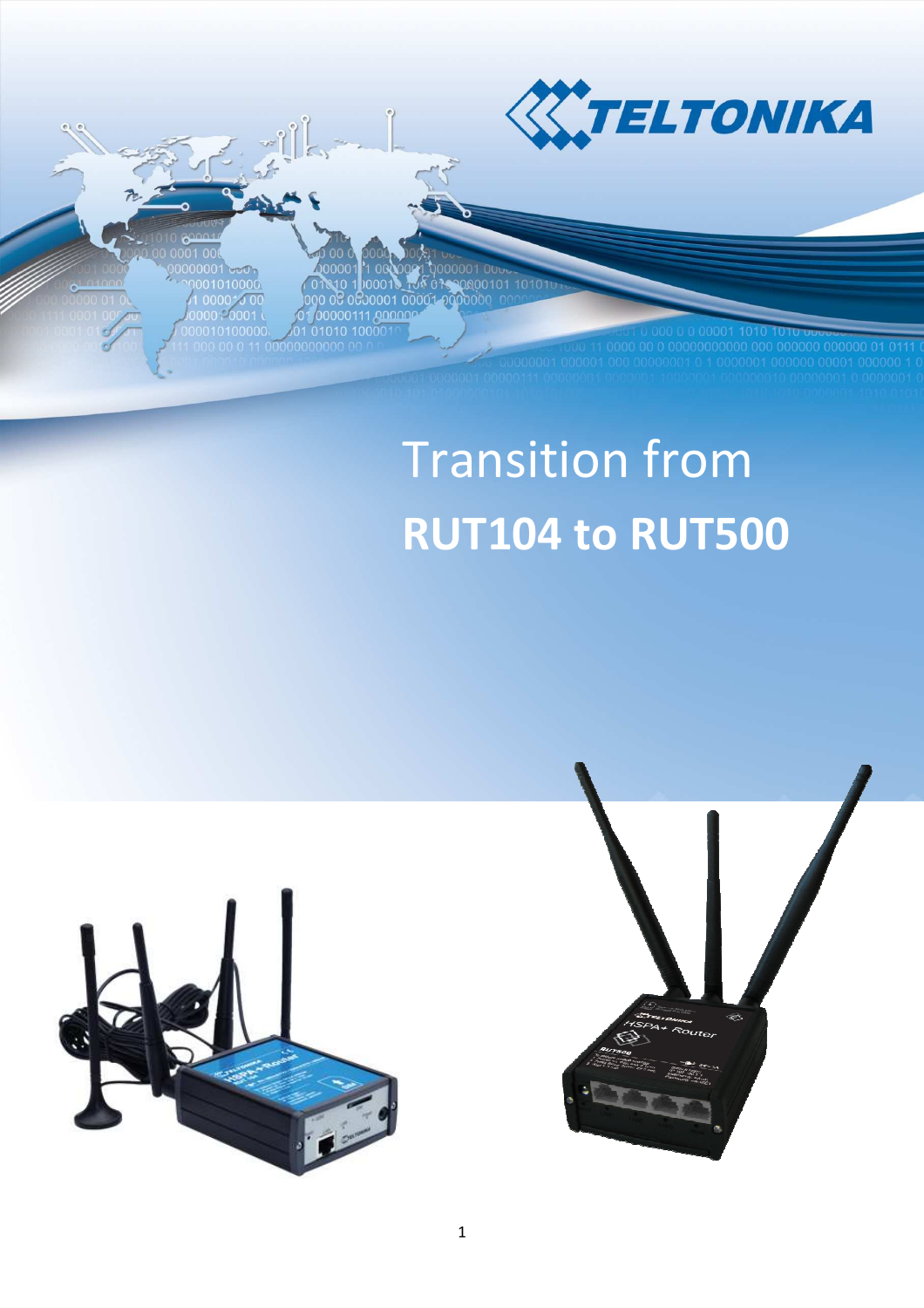### **Purpose and Motivation**

 This document is designated for making transition from RUT104 to RUT500 an easier task, highlighting key menu and configuration differences and changes in RUT500 that are analogous in RUT104. This shall help setting up RUT500 with exactly the same configuration as RUT104 had, just without tedious job of identifying every single difference by yourself.

000001 000 00000001 0 1 000000

101 01000000101 10101010000000001 0 000 0 0 00001 1010 101

## **Why RUT500 over RUT104?**

 RUT500 has several major advantages over RUT104: newer and faster hardware, more LAN ports and one designated Ethernet WAN port, IEEE 802.11n standard compliance for considerably faster Wi-Fi transfer rates, 3G backup that works with both Wi-Fi and Ethernet, PPPoE and substantially faster configuration which does not require *reboot* for changes to take an effect.

So considering all of the above, RUT500 becomes an obvious choice in place for upgrades for your RUT104.

#### **Transition between RUT104 and RUT500 table.**

|                      | <b>RUT104</b>                     | <b>RUT500</b>                       |  |
|----------------------|-----------------------------------|-------------------------------------|--|
|                      | In RUT104 mobile network          | In RUT500 these settings are        |  |
|                      | configuration could be found in   | found in NETWORK -> 3G. Custom      |  |
|                      | <b>CONFIGURATION -&gt; Mobile</b> | DNS server addresses can now be     |  |
| <b>3G Settings</b>   | Network Settings tab.             | entered in NETWORK -> WAN ->        |  |
| (Fig. 1.1)           |                                   | Advanced settings . Additionally in |  |
|                      |                                   | NETWORK-> WAN you can               |  |
|                      |                                   | choose your WAN interface from      |  |
|                      |                                   | Wifi, Wired and 3G.                 |  |
|                      | In RUT104 DHCP could be           | In RUT500 this can be configured    |  |
|                      | configured in CONFIGURATION -     | in NETWORK -> LAN -> DHCP           |  |
|                      | > Network Settings                | server General Setup. In RUT500     |  |
| <b>DHCP settings</b> |                                   | you have to enter the first host    |  |
|                      |                                   | number in the network (ex. 100)     |  |
| (Fig. 1.2, Fig. 1.3) |                                   | and the limit of hosts this         |  |
|                      |                                   | network will have (ex. 150). This   |  |
|                      |                                   | will create DHCP pool in range of   |  |
|                      |                                   | $X.X.X.100 - X.X.X.250$             |  |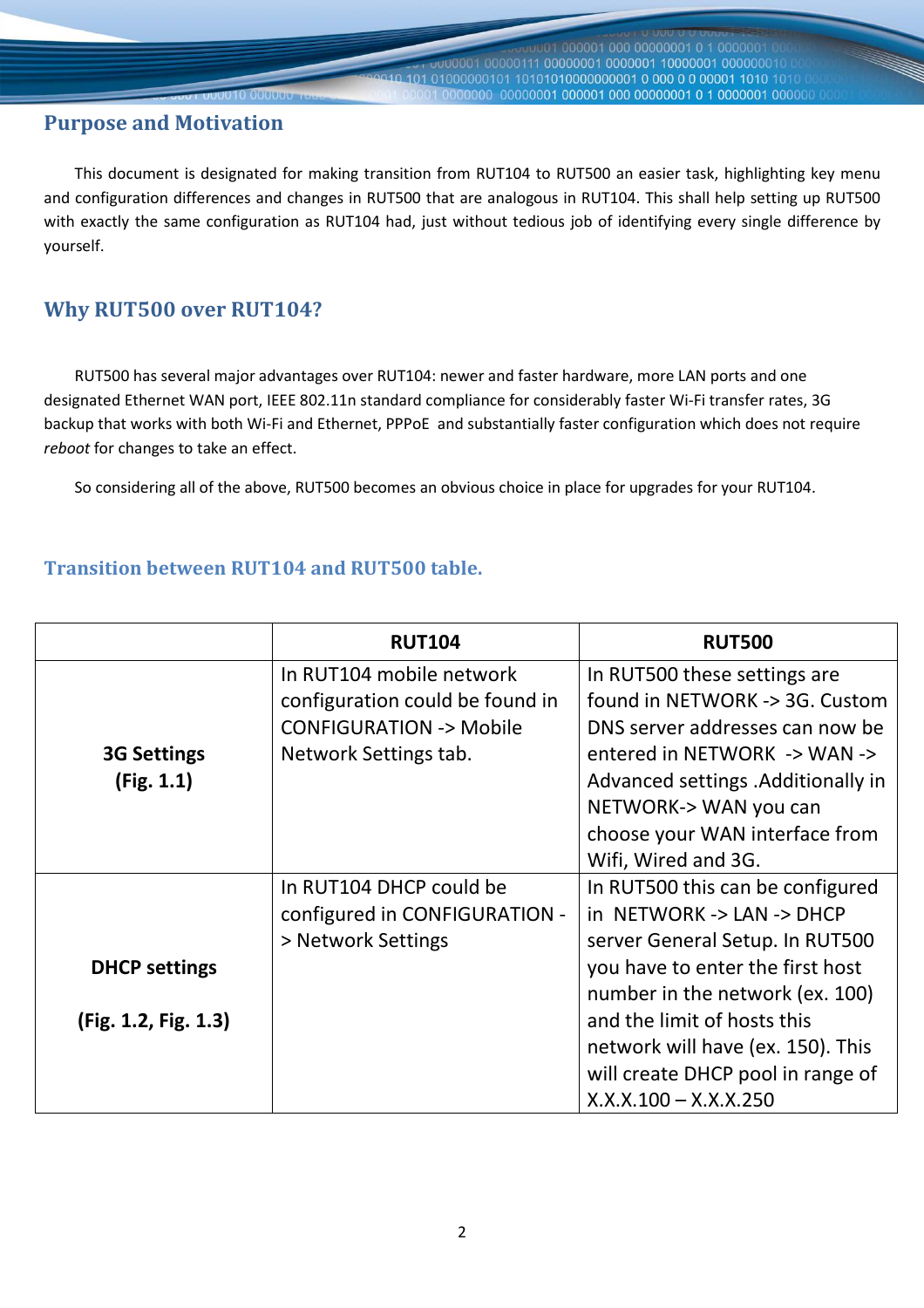00001000001000000000000010100000010 

|                            | In RUT104 port forwarding could   | In RUT500 this feature can be                      |  |  |
|----------------------------|-----------------------------------|----------------------------------------------------|--|--|
|                            | be found in CONFIGURATION ->      | found in NETWORK -> Firewall ->                    |  |  |
| <b>Port Forwarding</b>     | Port Forwarding tab.              | Port Forwarding.<br>In RUT500 destination port and |  |  |
| (Fig. 1.4, Fig. 1.5)       | In RUT104 destination port was    |                                                    |  |  |
|                            | entered in Destination address    | address are entered seperatly.                     |  |  |
|                            | together with destination IP      |                                                    |  |  |
|                            | In RUT104 wireless settings are   | In RUT500 wireless settings can                    |  |  |
| <b>Wireless settings</b>   | found at CONFIGURATION ->         | be accessed from NETWORK ->                        |  |  |
|                            | Wireless                          | Wireless -> Advanced settings.                     |  |  |
| <b>Access from WAN</b>     | In RUT104 WAN access is           | Enabling access from WAN in                        |  |  |
|                            | enabled at CONFIGURATION ->       | RUT500 is in SYSTEM ->                             |  |  |
|                            | Services -> SSH / HTTP(s)         | Administration -> $SSH / HTTP(s)$                  |  |  |
|                            |                                   | Access control.                                    |  |  |
|                            | In RUT104 NTP is found at         | RUT500 NTP<br>is found<br>at<br>In.                |  |  |
| <b>NTP</b>                 | <b>ADMIN -&gt; NTP</b>            | <b>SERVICES -&gt; NTP.</b>                         |  |  |
|                            |                                   |                                                    |  |  |
|                            | In RUT104 all secure              | In RUT500 they are found at                        |  |  |
| <b>VPN, IPsec, GRE</b>     | encapsulation utilities are found | SERVISES -> OpenVPN / IPsec /                      |  |  |
|                            | at VPN -> OpenVPN / GRE           | <b>GRE</b> tunnel.                                 |  |  |
|                            | tunnel / IPsec                    |                                                    |  |  |
|                            | In RUT104 these are accessed at   | In RUT500 these are at SYSTEM ->                   |  |  |
| <b>Troubleshooting and</b> | ADMIN -> Troubleshoot In          | Backup and Firmware.                               |  |  |
| <b>Firmware upgrade</b>    | RUT500 these are at SYSTEM ->     |                                                    |  |  |
|                            | Backup and Firmware.              |                                                    |  |  |

#### Common configuration

| General Setup                         | Advanced Settings                                                               |
|---------------------------------------|---------------------------------------------------------------------------------|
|                                       |                                                                                 |
| Disable NAT                           | <b>a</b> If checked, router will not perform NAT (Masquerade) on this interface |
| Use broadcast flag                    | <b>2</b> Required for certain ISPs, e.g. Charter with DOCSIS 3<br>ப             |
| Use default gateway                   | $\Box$ <b>O</b> if unchecked, no default route is configured                    |
| Use DNS servers<br>advertised by peer | <b>n</b> If unchecked, the advertised DNS server addresses are ignored          |
| Use custom DNS                        |                                                                                 |
| servers                               |                                                                                 |

#### **Fig 1.1** Custom DNS servers, RUT500